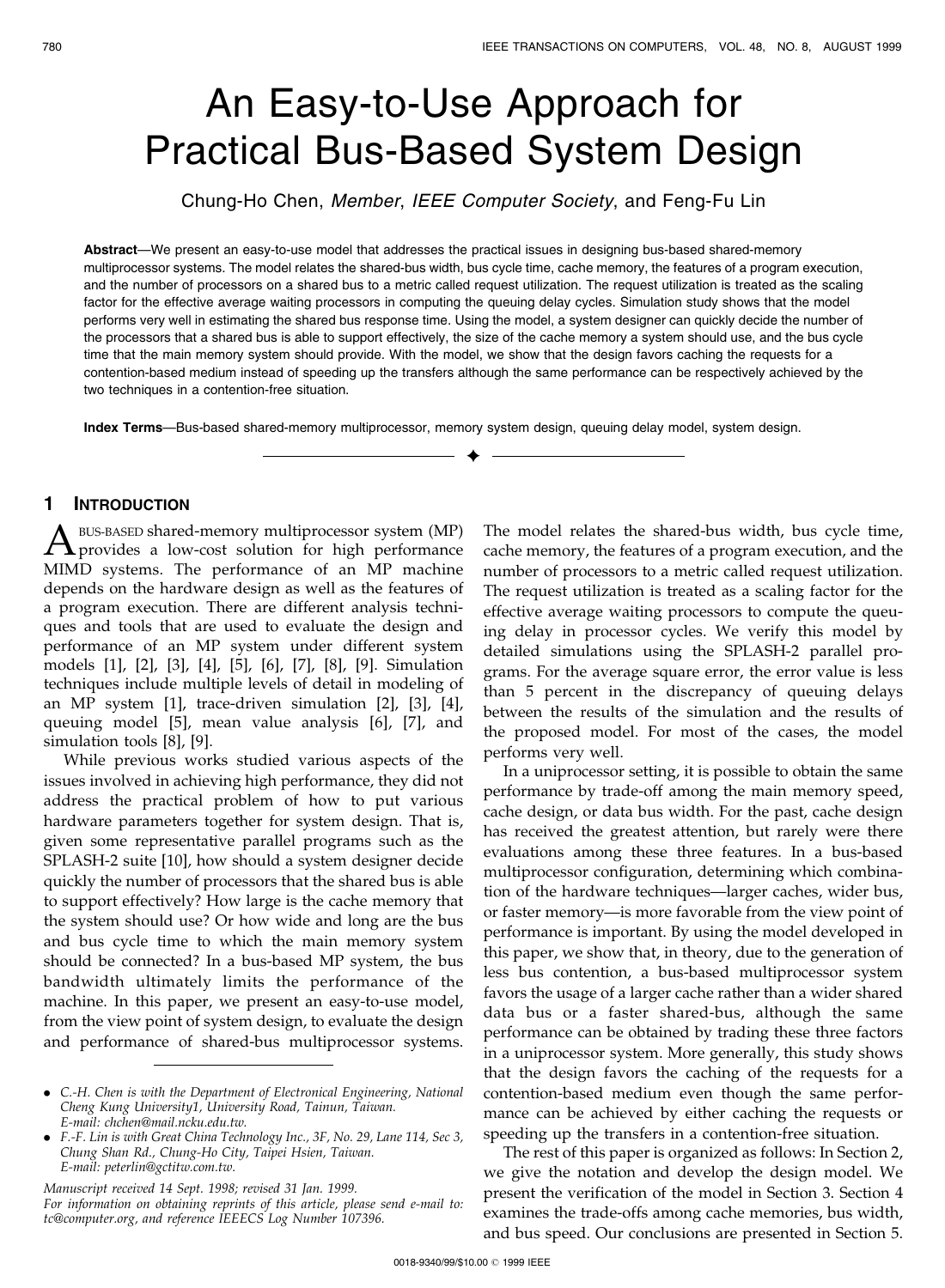TABLE 1 Hardware and Program Execution Parameters

| $\beta_m$        | normalized average bus cycle time for a complete bus transaction.                                      |
|------------------|--------------------------------------------------------------------------------------------------------|
| $C_e$            | the number of cycles executed for a processor for an application excluding queuing delay.              |
| $\boldsymbol{R}$ | the number of data bytes read in full bus width by a processor upon read or write miss                 |
|                  | (if a write-allocate cache is used) for $C_e$ cycles executed.                                         |
| $\alpha$         | cache line flush ratio for $C_e$ cycles executed $(0 \le \alpha \le 1)$ . The number of bytes of dirty |
|                  | lines which are copied-back (flushed) for $C_e$ cycles executed is represented by $\alpha R$ .         |
| $I_n$            | the number of invalidations for a processor during the execution of $C_e$ cycles.                      |
| $\boldsymbol{D}$ | data bus width in bytes which can be any number $\in \{4, 8, 16, 32\}.$                                |
| L                | cache line size in bytes.                                                                              |

## 2 A NEW APPROACH

From the view point of system design, we need to consider the architectural parameters that characterize a parallel program and the corresponding hardware. These parameters are described in Table 1 and most of them are selfexplanatory. The bus cycle time  $\beta_m$  refers to the cycle time for a data transfer between the processor and the main memory.  $\beta_m$  is normalized with the CPU clock cycle time. In this paper, the bus cycle time  $\beta_m$  includes the bus arbitration time, the address decoding time, and the memory access time, but not the queuing delay cycles, if any, in an MP system. In a circuit-switched bus system, the bus cycle time is also the memory cycle time because the shared bus is held by the master until the entire transaction is completed. For instance, the block read/write of the IEEE Futurebus [7], the shared bus in the Proteus system [9], and the Tobus [11] all employ a circuit-switched protocol.

In a split transaction bus, the bus is released between a request and its corresponding response. Hence, the latency of a slave device is not included in the bus cycle time. The bus cycle time  $\beta_m$  for a split transaction bus includes the request cycle time and the data transfer cycle time. The Sequent Symmetry, Balance, and the SGI Challenge multiprocessors use the split transaction protocol [12], [13], [15]. Parameter  $R$ ,  $\alpha$ , and  $I_n$  relate to the shared-bus traffic contributed by each processor. The width  $D$  refers to the data bus width of a shared bus. In particular, the following memory characteristics are used for this study.

- 1. For a read or a write miss, a whole cache line is brought into the cache from the memory. All of the memory references are assumed to be cacheable.
- 2. The cache memory uses a write-back policy for handling write hits and write allocate for handling write misses. When considering an MP system, the popular MESI protocol is used for cache coherence.

For the analysis, we do not consider write-through caches and noncacheable traffic. However, it should be easy to extend our analysis for these two cases [16]. The conventional cache hit ratio or miss ratio is not adequate to measure the effect of shared memory references. It may give misleading information in evaluating the shared-bus capability. For instance, a write-back cache takes extra memory cycles when a dirty block is replaced [14]. A writeallocate cache produces read cycles when a write miss occurs [15]. Thus, the cache hit (miss) ratio cannot easily be converted to the number of memory references. To take account of all bus traffic, we define

$$
M_C = \frac{\frac{(1+\alpha)R}{D} + I_n}{C_e}, \ 0 \le M_C \le 1 \tag{1}
$$

to be the average number of memory requests per cycle for a processor. The parameter  $M_C$  depends on the cache memory used, the bus width, and the application. Note that the parameter  $C_e$  is the number of cycles for the execution of a particular application for a processor excluding the request queuing cycles. In the following, we describe how to use  $M_C$  to obtain the maximum number of processors that a shared bus is able to support effectively.

#### 2.1 Bus Request Utilization

The bus utilization  $U$  for a single processor is represented as follows.

$$
U = \frac{\left(\frac{(1+\alpha)R}{D} + I_n\right)\beta_m}{C_e},\tag{2}
$$

that is,

$$
U = M_C \beta_m \tag{3}
$$

replacing with  $M_C$  defined previously. The numerator in (2) is the cycles spent in bus operations, while the denominator is the total execution cycles. In an MP system where  $k$ processors are present, the shared-bus request utilization is described by

$$
U_D = \beta_m \left( \sum_{i=1}^k M_{Ci} \right), \ 0 \le U_D \le \beta_m \times k. \tag{4}
$$

The notation  $M_{Ci}$  associates with processor *i*. For the shared bus to operate effectively, the limit of its request utilization  $U_D$  must be within 100 percent. That is,

$$
\beta_m \left( \sum_{i=1}^k M_{Ci} \right) \le 1. \tag{5}
$$

The limit on  $U_D = 1$  provides an opportunity for each request to be completed without waiting if the requests are properly ordered without overlapping between each other.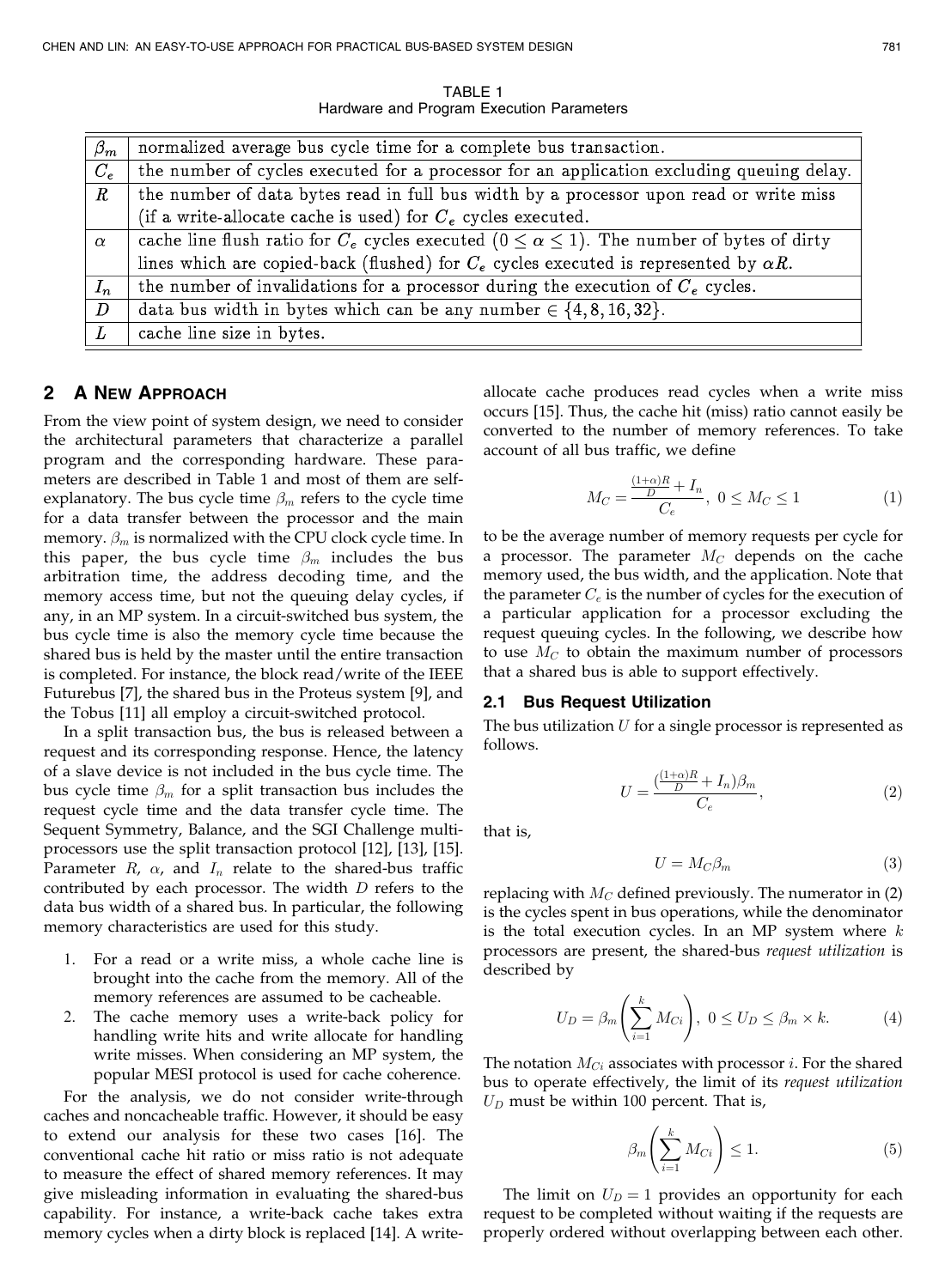If this limit is violated, the bus may be overloaded, where excessive queuing delay occurs. A system may operate at a request utilization greater than one. The request utilization is different from the bus utilization where its value is always less than one. In theory, (5) is similar to the utilization law, which states that the utilization of a resource is equal to the product of the throughput of that resource and the average service requirement of that resource [17]. In (5), the bus cycle time is the service requirement and the sum of the average memory requests per cycle of processors is the throughput.

The shared-bus request utilization, or request utilization for short, is determined by the bus cycle time  $\beta_m$ , bus width D, the number of processors  $k$ , the features of a program execution, and the employed cache memories. Consider a case where each processor with on-chip first level caches produces an  $M_C$  of 5 percent in a bus system designed with  $\beta_m = 5$ . Then, the maximum number of processors that the shared bus is able to support effectively is four. For an MP design, a system designer can estimate the  $M_C$  with simulations for the applications of interests by varying cache size, organization, bus width, and the bus cycle time. Then, the number of processors can be chosen to determine if the request utilization is within the limit.

#### 2.2 The Contention Model

In an MP system, the shared-bus contention from multiple requests increases the CPU execution time. Traditionally, researchers have modeled the shared-bus as a closed queuing system and solved the problem with techniques such as the MVA (mean value analysis) method. However, there have been no positive reports on the accuracy of this method applied in parallel programs such as the SPLASH- $2<sup>1</sup>$  For a bus-based MP application, the CPU execution time of a processor is

$$
E_{MP} = \left(C_e - \left(\frac{R(1+\alpha)}{D} + I_n\right)\beta_m\right) + \left(\frac{R(1+\alpha)}{D} + I_n\right)T_k,
$$
\n(6)

where  $T_k$  represents the average shared bus request response time per bus access when k processors are present. Equation (6) is a direct modification from the denominator in (2). The first term in (6) is the total cycles minus the cycles for bus operation without queuing delay. The second term is the total bus cycles including queuing delay. The response time  $T_k$  is the sum of the bus cycle time  $(\beta_m)$ and the queuing delay cycles. The response time depends on the number of active processors, the characteristics of the processor requests, the bus cycle time, and the cache memories used. In a dynamic execution processor, a portion of the total bus cycles designated by  $\left(\frac{R(1+\alpha)}{D} + I_n\right)\beta_m$  may be hidden by out-of-order execution. If this is the case, the bus cycles in (6) will only represent those cycles that do contribute to the total execution cycles. Using the request utilization  $(U_D)$  directly, we propose a new model for computing the queuing delay cycles.

First, we consider  $U_D = 1$  in a system with k processors. In this case, the worst response time of the shared bus for a request is delayed by  $k-1$  requests and delayed by  $\beta_m$ cycles from each of the  $k - 1$  requests. Therefore, the worst case response time is

$$
\beta_m + (k-1)\beta_m = k\beta_m. \tag{7}
$$

On the other hand, the best response time at  $U_D = 1$  is  $\beta_m$ when no other bus request is waiting ahead of the current request. On average, at  $U_D = 1$ , the average response time is

$$
\beta_m + \left(\frac{1}{2} + \left(\frac{k-1}{2} - 1\right)\right) \times \frac{k-1}{k} \times 1 \times \beta_m.
$$
 (8)

The request on average sees  $(k - 1)/2$  requests ahead (i.e., half of the requests) and delays  $\beta_m/2$  cycles on average for the first waiting request and delays  $\beta_m$  cycles for the rest of the waiting requests. The total delay cycle is scaled by  $\frac{k-1}{k}$  at  $U_D = 1$ . This is to exclude the current requester itself from the request utilization. For the general case of a given  $U_D$ , when a processor does a shared bus request, the average response time of that request is

$$
T_k = \beta_m + \left(\frac{1}{2} + \left(\frac{k-1}{2} - 1\right)\right) \times \frac{k-1}{k} \times U_D \times \beta_m.
$$
 (9)

Essentially, the request utilization scales the average waiting cycles for each request. If  $U_D > 1$ , then the request utilization simply "amplifies" the average waiting cycles by increasing the effective number of the waiting processors (requests).

## 3 CONTENTION MODEL VALIDATION

We implement a shared memory simulator based on the Augmint simulation system to verify the queuing delay model. The Augmint is an event driven multiprocessor simulator for Intel x86 architecture [18]. Our memory simulator models the cache memory (direct-mapped with write allocate for write misses), the MESI coherence protocol, and the arbitration of the shared bus. The data bus width is 8-bytes in length. For the baseline memory latency (x1 model), it takes 13, 21, 37 CPU clocks in loading a 32, 64, 128-byte cache line, respectively. The time to replace a modified line takes the same CPU clocks. A writethrough cycle (invalidation) takes seven CPU cycles in the x1 latency model. These memory cycles are converted to the average bus cycle time per bus transfer  $(\beta_m)$  according to the percentage of references of each type when used in the model. The simulator models the back-off and retry of a reference that hits on a modified line in the other cache as the real operation of the Pentium processor does. The number of processors used are 2, 4, 8, 16, and 32. We use the SPLASH-2 parallel programs as the benchmark. Table 2 provides the characterization of the SPLASH-2 programs used in the simulation for a 32-processor configuration.

Table 3 depicts some typical  $M_Cs$  for the SPLASH-2 programs for a 32-processor configuration. The value is the

<sup>1.</sup> In another effort, we also try the close queuing model and solve it with the MVA method but only discover that the MVA method significantly under estimates the queuing delay cycles.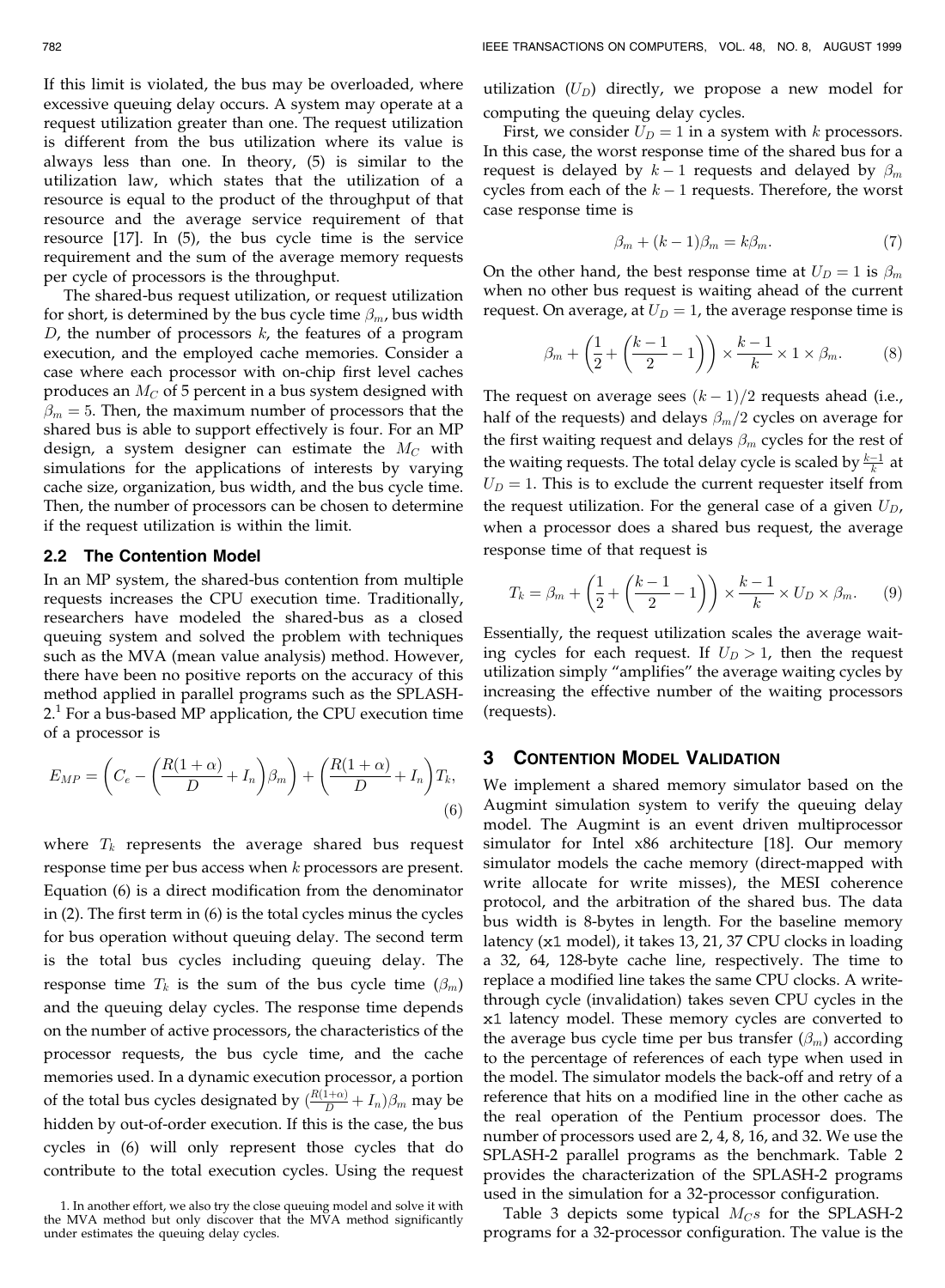Total Read from Problem Total Write to Code size reads writes shared state shared state 256 particles 8039065 2829498 7710 Barnes 896086 **FFT** 64K points 690669 241018 32954 1057 LU 2477434 128x128 matrix 11151811 1108039 3963 Ocean 18x18 6951500 2619740 1288967 38149 Radix 12528 radix 1024 25301447 12068961 2780863 keys 16384 Water-nsq 64 molecules 17779975 6436081 1840638 16218 64 molecules Water-sp 5061311 1823805 638922 2621

TABLE 2 Featrues of Program Executions for a 32-Processor Configuration (512KB Cache, Line Size = 32 Bytes)

TABLE 3  $M_C$  for a 32-Processor Configuration with  $x1$  Latency in Loading a Cache Line

|                 | <b>Barnes</b> | <b>FFT</b> | LU     | Ocean  | Radix  | Water-nsq | Water-sp | Average |
|-----------------|---------------|------------|--------|--------|--------|-----------|----------|---------|
| (8K, 32, x1)    | 0.0104        | 0.0063     | 0.0019 | 0.0162 | 0.0203 | 0.0127    | 0.0072   | 0.0107  |
| (8K, 128, x1)   | 0.0243        | 0.0198     | 0.0073 | 0.0373 | 0.0340 | 0.0305    | 0.0188   | 0.0246  |
| (512K, 32, x1)  | 0.0039        | 0.0050     | 0.0004 | 0.0109 | 0.0080 | 0.0042    | 0.0016   | 0.0049  |
| (512K, 128, x1) | 0.0110        | 0.0098     | 0.0004 | 0.0291 | 0.0122 | 0.0081    | 0.0040   | 0.0106  |

average for each processor. Because of high hit ratio, the  $M_C$ is generally very low for these applications. The number of invalidations  $(I_n)$  which is not shown in the table is extremely low compared to the bus transfers for read/ write misses and replacement. In the simulator, the instruction references are assumed to be cache hits and, therefore, the  $M_C$  in Table 3 only takes account of the data cache miss traffic. For a chosen configuration, the model uses the same amount of bus traffic obtained from the simulation in determining the queuing cycles. Therefore, the queuing cycles computed from the model and those obtained from the simulation can be fairly compared on the same basis, i.e., the same amount of bus traffic.

As observed from Table 3, the  $M_C$ s of a system using 8KB caches are higher than that using 512KB caches, though the 512KB caches result in more sharing (more  $I_n$ ). The  $M_C$ of using an 8KB cache in each processor is about twice that of using a 512KB cache. In Table 3, the first column also shows the cache line size used.

#### 3.1 Comparisons of Queuing Cycle Percentages

In this section, we present the percentage of the queuing cycles obtained from the simulation as well as computed with the model for each of the programs. The percentages of queuing cycles obtained from the simulation are indicated by the "+" sign while the results computed with the model are shown by the "o" symbol in the figures. The percentage of queuing cycles is based on the total program execution time.

The results for the Barnes, Radix, and Ocean program are given in Fig. 1, Fig. 2, and Fig. 3, respectively. In general, the model predicts very close results to those of the simulation. For these programs, we find that a larger discrepancy between the simulation results and the model values occurs when the shared bus is highly utilized. The model tends to estimate more queuing cycles for the cases when more than 40 percent of the total execution time comes from the queuing delay. However, with this amount of bus request delay, the request utilization is usually more than 100 percent. The values of the request utilization for each configuration are given in Fig. 5. As expected, the (8KB,128) cases have the highest request utilization among those in consideration.

Fig. 4 gives the results for the Water-sp program. The model over estimates the queuing delay by about 10 percent in the system using 8KB caches as the processor number is greater than eight. The reason for this is that most of the bus requests are made with a timing biased in the less contention situation. For the 512KB cache systems, the model in general under estimates the delays. However, in the 512KB cases, the percentage of the queuing delay cycles is already quite small. The request utilization is less than 0.5 for the 512KB cases, as shown in Fig. 5d.

For the Water-nsq program, the model performs well in most of the cases, as illustrated in Fig. 6. The results for the FFT program are given in Fig. 7. For the (8KB, 128) case, the model predicts accurately in most of the configurations. For the other configurations, as the processor number is greater than eight, the model under estimates the queuing cycles. This is because the FFT program runs a significant number of cycles that bias in the high contention side as compared with the model using average. The request utilization for the Water-nsq and the FFT program is shown in Fig. 9.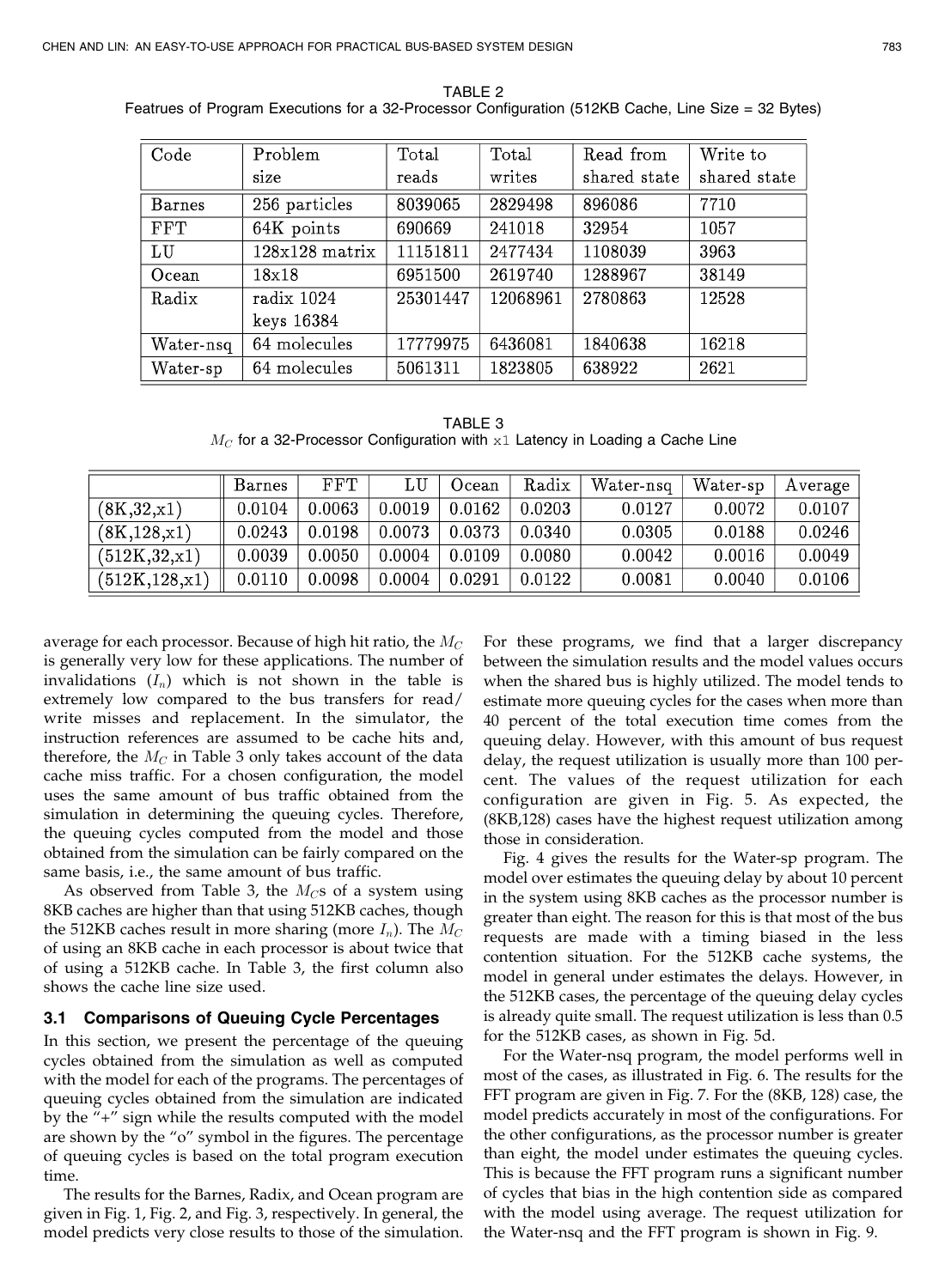

Fig. 1. Barnes: "+" indicates the result from simulation. "o" indicates the result computed by the model.

The LU program has a very high hit ratio. This makes it difficult to reach a point with a sufficient number of memory references for the model to work well in average. As shown in Table 3, the  $M_C$  of the LU program is the smallest among the programs we evaluated. The comparisons between the simulation and the model results are presented in Fig. 8. Observe that the percentage of the queuing cycles is quite small, especially for systems with 512KB caches. The corresponding request utilizations are also quite small, as illustrated in Fig. 9.

Several common observations are obtained from the above results. First, using a smaller cache, such as 8KB, results in a higher percentage of queuing cycles than using a larger cache, such as 512KB, although the latter tends to have more sharing traffic. This is because the  $M_C$  is higher when using a smaller cache. Also, we note that using a line size of 128 bytes in most of the configurations incurs more queuing cycles than using a line size of 32 bytes. This high delay cycle is due to the high request utilization.

Examining the queuing delays and the request untilizations, we can easily find that, when the request utilization is less than 100 percent, the incurred queuing cycles are generally less than 30 percent. A designer can use (4) directly to determine the target request utilization by varying the bus cycle time and the number of the processors given a known  $M_C$ . From a higher level point of view, the application requirements are specified implicitly by the average number of memory references per cycle  $(M_C)$ . There is no need to know the exact value of parameter  $R, C_e, \alpha$ , and  $I_n$ .

#### 3.2 Model Validation

In this section, we present the error values between the simulation results and the results computed with the model for the above applications. For the seven SPLASH-2 programs, first we show the average queuing delays from the results of the simulation and the model. The result is given in Fig. 10. The largest discrepancy between the simulation and the model is about 9 percent in terms of queuing cycle percentage for the (8KB, 128, x1) instance in a 32-processor configuration. Most of the other cases have very close matches between the results of the simulation and the model.

To examine whether the model is robust enough against variations, we perform more simulations by varying the memory latency, cache size, and line size. The average queuing delays are presented in Fig. 11 and Fig. 12. The memory latency used in Fig. 11 is increased to three times those in the x1 model in Fig. 10. This memory latency when used is indicated with x3 in the figures. Fig. 11 shows that the model again performs very well in estimating the queuing cycles. In Fig. 12, the results are given with the use of a 32KB cache with different line sizes and memory latency. The model is very accurate in estimating the queuing delay cycles for these variations.

In addition to evaluating the errors in terms of the average values of the applications, we also compute the mean square of error values between the results of the simulation and the model. The mean square of error value is computed as follows:

Mean square error = 
$$
\frac{\sqrt{\sum_{i=1}^{N} (M_i - S_i)^2}}{N},
$$
 (10)

where  $M_i$  and  $S_i$  are the result values of the model and the simulation, respectively. As given in (10), with the mean square error, each of the differences between the simulation values and the model values, no matter if it is plus or minus, contributes to the average error value. The mean square errors and the errors using the average values of the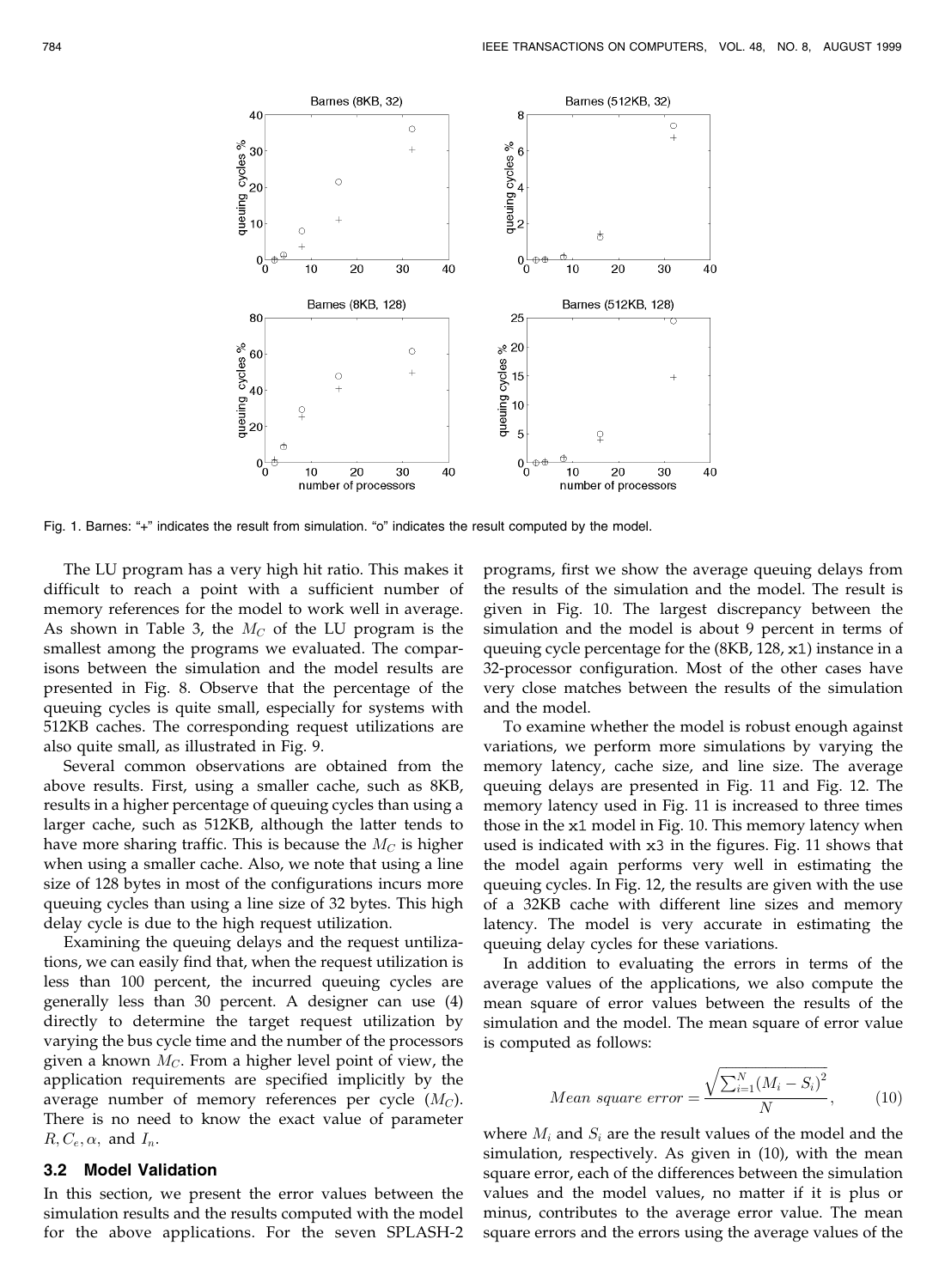

Fig. 2. Radix: "+" indicates the result from simulation. "o" indicates the result computed by the model.

applications are given in Tables 4 and 5 for all of the configurations evaluated in this work. As observed from Table 5, the largest error of average value is about 12.6 percent in queuing cycle percentage, while the corresponding mean square error is 5 percent. All other configurations show errors much less than this value. The error values have indicated that the model in general has produced satisfactory results in estimating the queuing delays.

## 4 BETTER CACHING, FASTER MEMORIES, OR WIDER BUS?

In a uniprocessor setting, it is possible to trade-off among the main memory speed, cache design, or data bus width to obtain the same performance. In a multiprocessor configuration, the trade-off from the view point of performance favors the design that produces less bus contention. Which combination of these hardware techniques leads to the desirable result? In this section, we answer this question by developing a theoretical model. First, we define some



Fig. 3. Ocean: "+" indicates the result from simulation. "o" indicates the result computed by the model.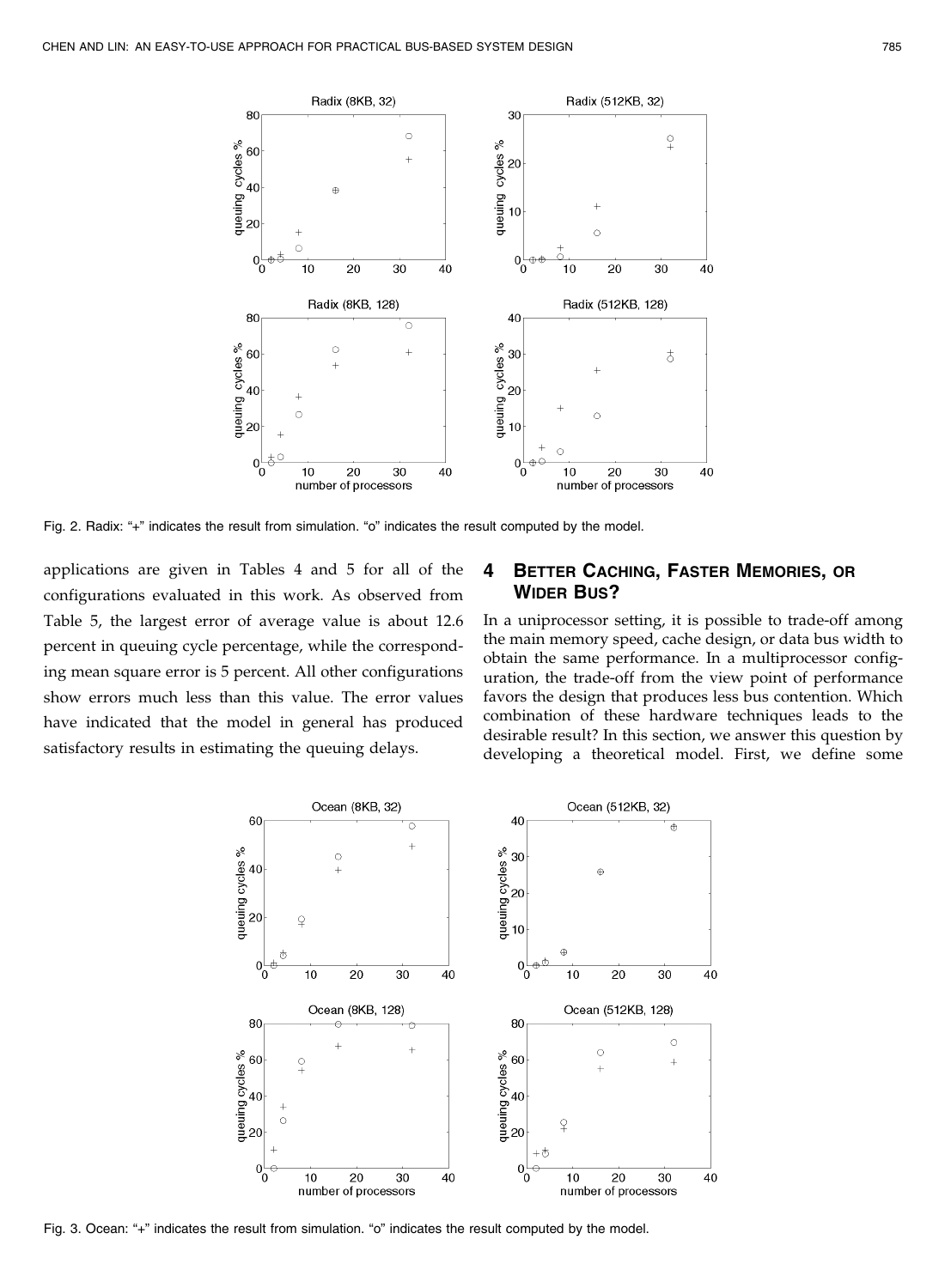

Fig. 4. Water-sp: ª+º indicates the result from simulation. ª0º indicates the result computed by the model.



Fig. 5. Request utilization for 13 (37) CPU clocks in loading a 32-byte (128) cache line. (8KB, 128) = \*, (8KB, 32) = o, (512KB, 128) = x,  $(512KB, 32) = +$ . (a) BArnes, (b) Radix, (c) Ocean, (d) Water-sp.

notations that represent part of the execution time cycles as designated in Table 6.

We characterize the CPU execution cycles into nonmemory and memory reference cycles. They are represented by

$$
C_e = E_i \cup \left( E_m - \frac{R}{L} \right) h_t \cup \left( \frac{R(1+\alpha)}{D} + I_n \right) \beta_m, \tag{11}
$$

where the total execution cycle  $C_e$  is the union of three major cycle counts, that is, from the total execution cycles for nonmemory instructions, the cache hit cycles, and the external memory reference cycles. These three cycle counts

may overlap with each other depending on the hardware used, especially for current dynamic execution machines. In (11),  $(E_m - R/L)h_t$  represents the cycles of load/store instructions that hit in the data cache since  $R/L$  represents the number of load/store instructions that cause cache misses. If instruction fetching contributes to the execution time, the effect is similar to increase  $R$ . For an in-order issue and in-order completion scalar processor, the execution time  $E_S$  can be simply represented as

$$
E_S = E_i + \left(E_m - \frac{R}{L}\right)h_t + \left(\frac{R(1+\alpha)}{D} + I_n\right)\beta_m.
$$
 (12)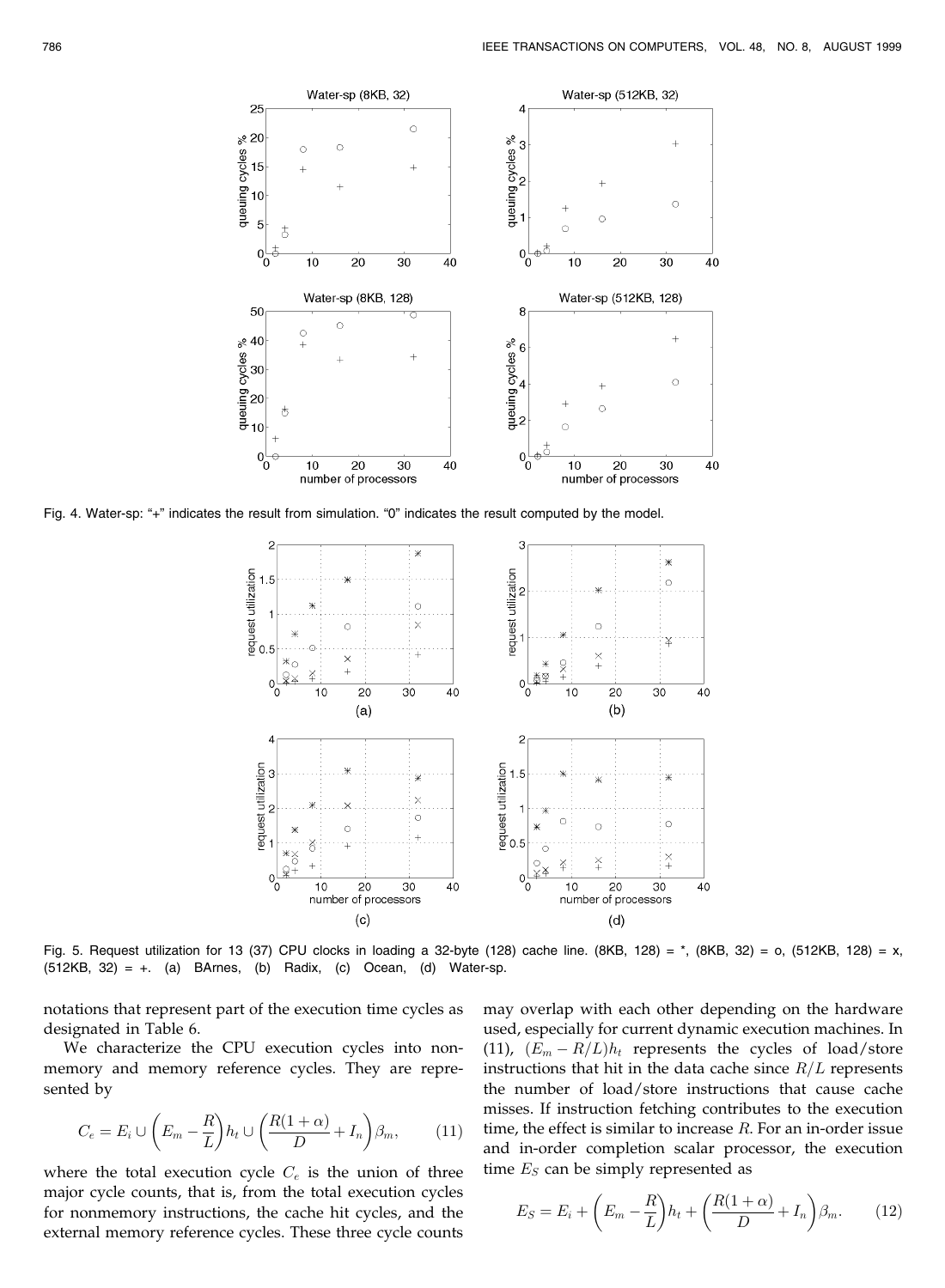

Fig. 6. Water-ns: "+" indicates the result from simulation. "o" indicates the result computed by the model.

In this case, we assume that the cache is full blocking and there are no write buffers. Therefore, the miss and writeback cycles all contribute to the execution time. If we improve the system by using certain hardware mechanisms, such as superscalar capability, nonblocking cache, bypassing write buffers, or a combination of these, the net effect scales the execution time  $E_S$  with a speedup factor, sp. In this system, the improved execution time is

$$
E_I = \left( Ei + \left( E_m - \frac{R}{L} \right) h_t + \left( \frac{R(1+\alpha)}{D} + I_n \right) \beta_m \right) \times sp,
$$
\n(13)

where  $0 < sp < 1$ . To focus on the trade-offs among caching, bus width, and bus cycle time, we consider the cycle times represented by  $(13)$  for a speed up factor of  $sp$ . In this way, we isolate the effect of other architectural factors on the execution time. In a uniprocessor system, one can design to obtain the same performance (execution time) by using either the combination of a larger cache (better caching)



Fig. 7. FFT. "+" indicates the result from simulation. "o" indicates the result computed by the model.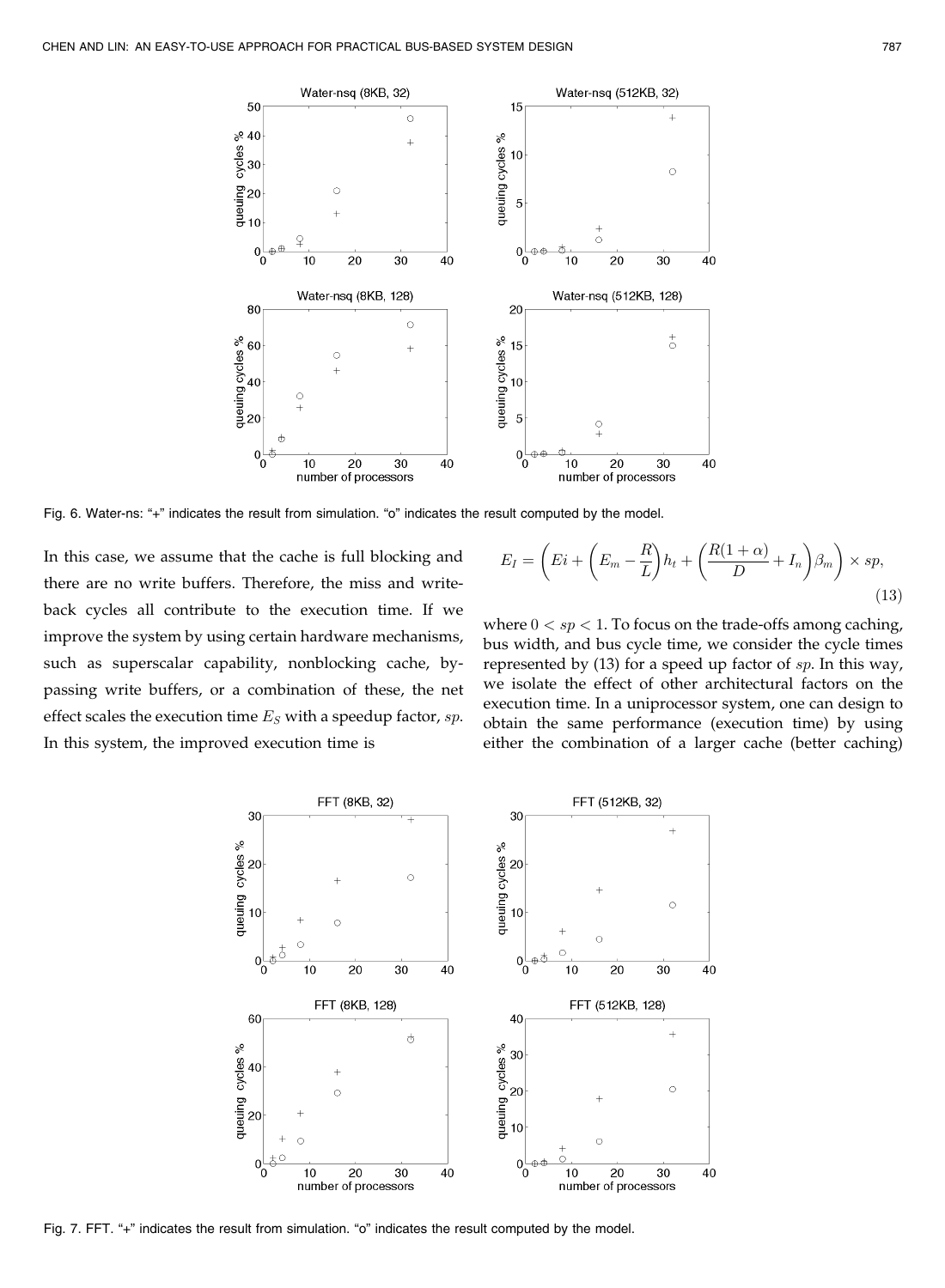

Fig. 8. Lu: "+" indicates the result from simulation. "o" indicates the result computed by the model.



Fig. 9. Request utilization continued for 13 (37) CPU clocks in loading a 32-byte (128) cache line. (8KB, 128) = \*, (8KB, 32) = o, (512KB, 128) = x,  $(512KB, 32) = +.$  (a) Water-nsq, (b) FFT, (c) LU, (d) Average.

with a slower memory or the combination of a smaller cache with a faster memory.

Suppose that we have two systems that have the same execution time in a uniprocessor setting. The first is System I that uses a larger cache and a slower memory, while the second is System II that uses a smaller cache and a faster memory. For System I, the larger cache results in a smaller  $M_C$  than System II. Let the execution time of System I be represented by  $E_1$  as follows:

$$
E_1 = \left(E_{i1} + \left(E_{m1} - \frac{R_1}{L}\right)h_t + \left(\frac{R_1(1+\alpha_1)}{D} + I_{n1}\right)\beta_{m1}\right) \times sp\tag{14}
$$

and the execution time of System II be represented by  $E_2$ given by

$$
E_2 = \left(E_{i2} + \left(E_{m2} - \frac{R_2}{L}\right)h_t + \left(\frac{R_2(1+\alpha_2)}{D} + I_{n2}\right)\beta_{m2}\right) \times sp.
$$
\n(15)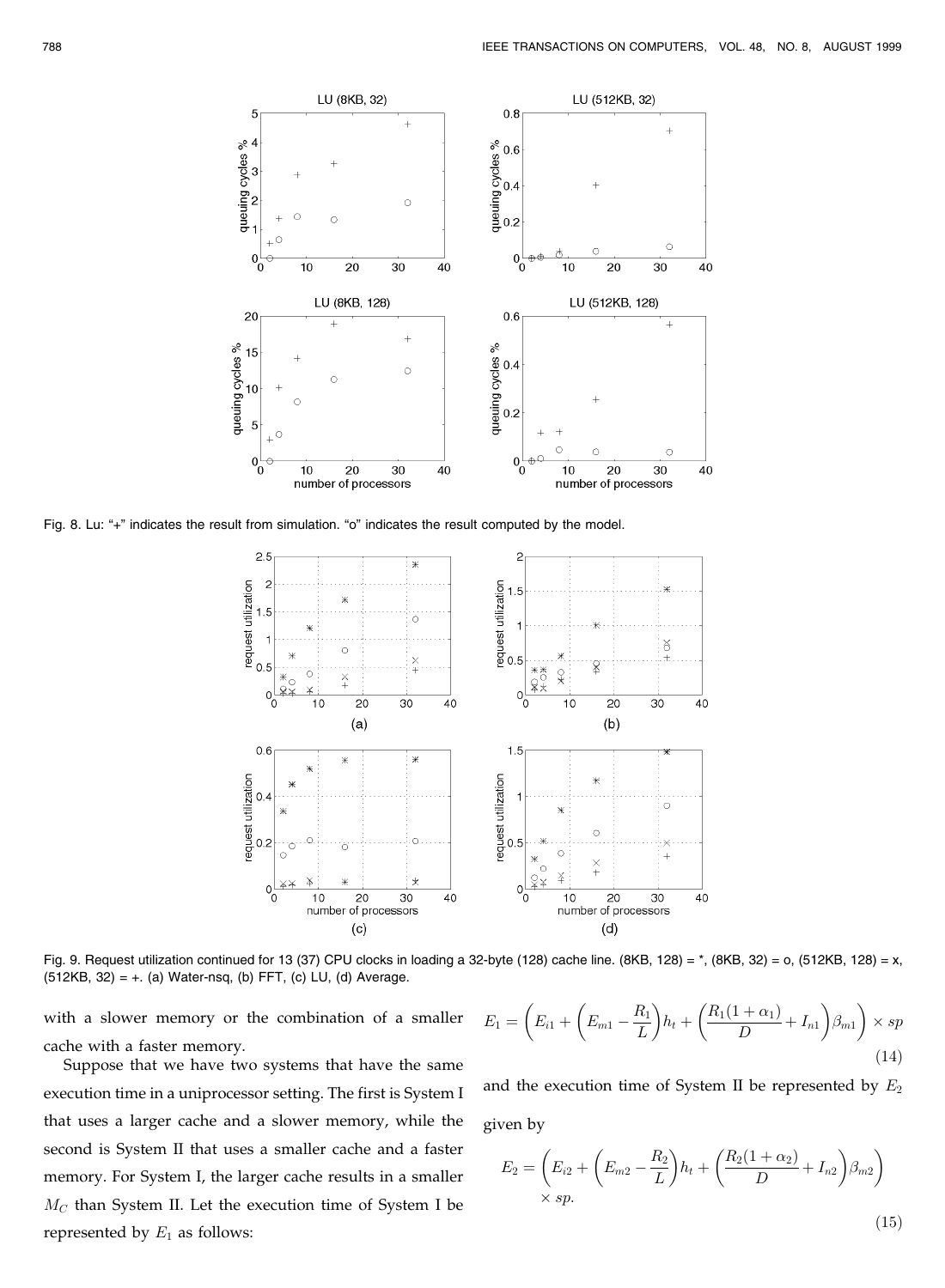

Fig. 10. This result shows the average queuing delays of the seven SPLASH-2 programs with x1 latency in loading a cache line.

If  $E_1 = E_2$ , we can find design parameters such that  $M_{C2} >$  $M_{C1}$  and  $\beta_{m2} < \beta_{m1}$  with the conditions that  $E_{i1} = E_{i2}$  and  $E_{m1} = E_{m2}$ . These conditions ensure that the same application is run for comparison. Examining  $E_1 = E_2$ , it is clear that the equality is based on the memory delay time, which is the sum of the cache hit and miss cycles.

In theory, given a design specified by  $\{M_{C_1}, \beta_{m1}\}\;$  for System I, we can determine a value of  $M_{C_2}$  (or  $\beta_{m2}$ ) for System II that uses  $\beta_{m2}$  (or  $M_{C2}$ ) such that the two systems have the same execution time. Suppose that the average number of memory reference per cycle for System I is 0.01 and the bus cycle time is 10 CPU clocks. For a uniprocessor

setting, the design parameters for System II that has the same performance as System I are shown in Fig. 13a. The y axis is the  $M_{C2}$ , while the x axis is the bus cycles. Each  $(x, y)$ coordinate indicated by the "x" sign on the curve specifies the design parameters for System II that has the same performance as System I. Alternatively, the systems with the  $M_C$  and the bus cycle time specified by the "x" points have the same performance in a uniprocessor setting.

For the above example, the design parameter for System I is located at (10, 0.01) designated with a circle in Fig. 13a. If System II uses an  $M_C$  of about 0.02, it means that the cache used by System II is smaller than that of System I. To



Fig. 11. The result shows the average queuing delays of the seven SPLASH-2 programs with x3 latency in loading a cache line.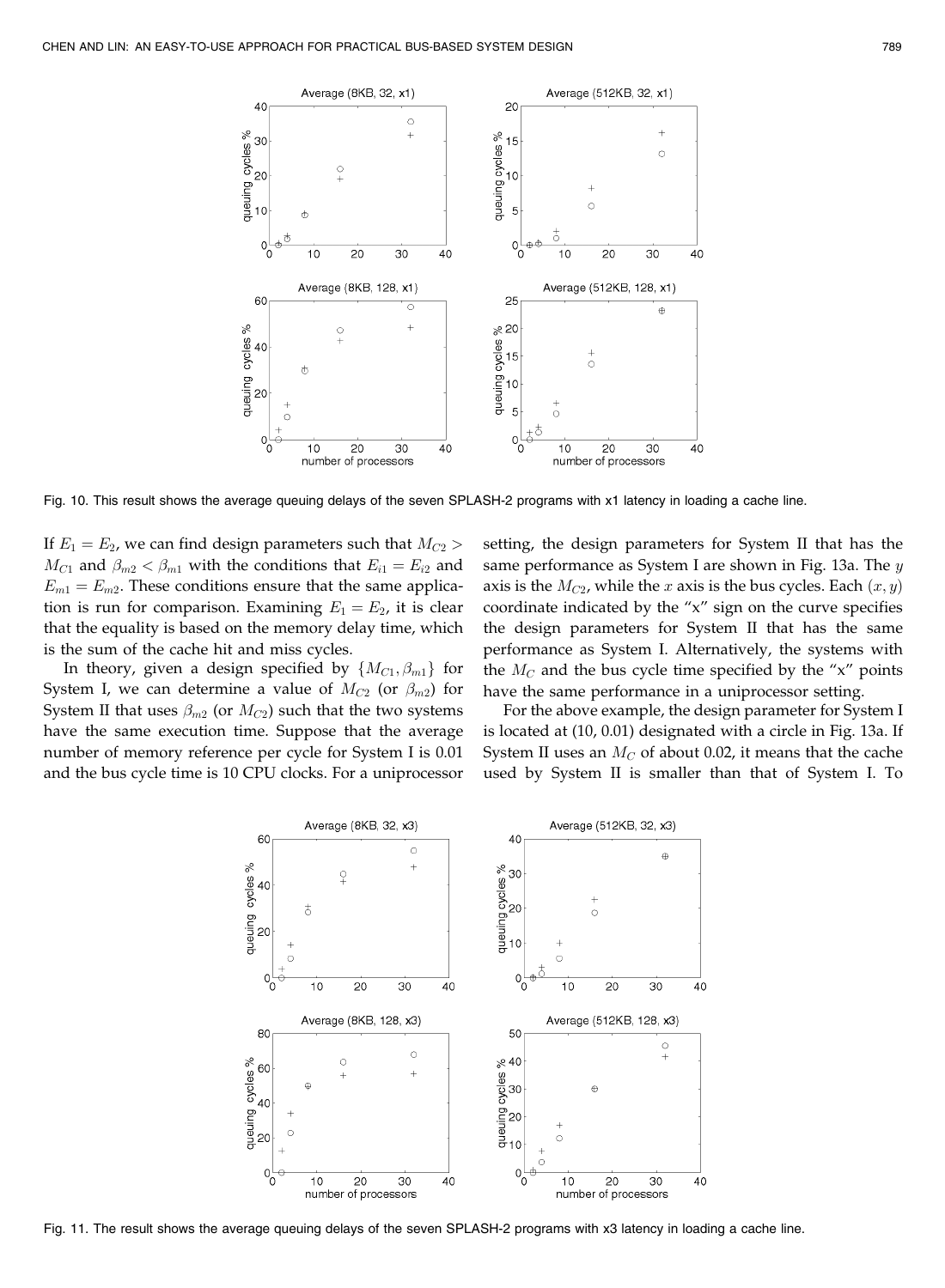

Fig. 12. Using a 32-KB cache in each processor, the result shows the average queuing delays of the seven SPLASH-2 programs.

|  | TABLE 4 |                                                                          |
|--|---------|--------------------------------------------------------------------------|
|  |         | Error of Average Value and Mean Square Value for Memory Latency Model x1 |

|                  | $\frac{\sum_{i=1}^{N}(M_i-S_i)}{N}$ (ave. value) |                |         |         |         | $\sqrt{\sum_{i=1}^N (M_i - S_i)^2}$<br>(mean square val.)<br>$\overline{N}$ |      |      |      |      |
|------------------|--------------------------------------------------|----------------|---------|---------|---------|-----------------------------------------------------------------------------|------|------|------|------|
| No. of CPU       | $\overline{2}$                                   | $\overline{4}$ | 8       | 16      | 32      | $\overline{2}$                                                              | 4    | 8    | 16   | 32   |
| (8KB, 32, x1)    | $-0.62$                                          | $-0.96$        | $-0.51$ | 2.87    | 3.9     | 0.27                                                                        | 0.50 | 1.72 | 2.59 | 3.30 |
| (8KB, 128, x1)   | $-4.13$                                          | $-5.35$        | $-1.13$ | 4.53    | 8.87    | 1.90                                                                        | 2.53 | 2.73 | 3.54 | 4.39 |
| (32K, 32, x1)    | $-0.18$                                          | $-0.35$        | $-0.81$ | $-0.98$ | 1.37    | 0.08                                                                        | 0.18 | 0.85 | 1.45 | 2.47 |
| (32K, 64, x1)    | $-0.27$                                          | $-0.65$        | $-0.80$ | 0.64    | 3.50    | 0.12                                                                        | 0.37 | 1.28 | 2.02 | 3.25 |
| (512K, 32, x1)   | $-0.04$                                          | $-0.24$        | $-1.03$ | $-2.60$ | $-3.02$ | 0.02                                                                        | 0.13 | 0.70 | 1.67 | 2.36 |
| (512KB, 128, x1) | $-1.24$                                          | $-0.96$        | $-1.87$ | $-2.06$ | $-0.08$ | 1.19                                                                        | 0.60 | 1.84 | 2.78 | 3.03 |

TABLE 5 Error of Average Value and Mean Square Value for Memory Latency Model x3

|                  | $\sum_{i=1}^N (M_i \! - \! S_i)$<br>(ave. value) |                |         |         |       | $\sqrt{\sum_{i=1}^N (M_i \!-\! S_i)^2}$<br>'mean square val.)<br>$\overline{N}$ |      |      |      |      |
|------------------|--------------------------------------------------|----------------|---------|---------|-------|---------------------------------------------------------------------------------|------|------|------|------|
| No. of CPU       | $\overline{2}$                                   | $\overline{4}$ | 8       | 16      | 32    | $\overline{2}$                                                                  | 4    | 8    | 16   | 32   |
| (8KB, 32, x3)    | $-3.76$                                          | $-5.93$        | $-2.44$ | 3.35    | 7.15  | 1.55                                                                            | 2.64 | 2.52 | 2.73 | 3.67 |
| (8KB, 128, x3)   | $-12.62$                                         | $-11.18$       | 0.64    | 7.66    | 11.11 | 5.00                                                                            | 4.67 | 1.86 | 3.44 | 4.46 |
| (32K, 32, x3)    | $-1.10$                                          | $-2.78$        | $-2.95$ | 1.35    | 4.57  | 0.49                                                                            | 1.44 | 2.35 | 2.20 | 2.75 |
| (32K, 64, x3)    | $-1.65$                                          | $-3.63$        | $-2.24$ | 2.59    | 6.25  | 0.73                                                                            | 1.94 | 2.52 | 2.68 | 3.21 |
| (512K, 32, x3)   | $-0.26$                                          | $-1.87$        | -4.41   | $-3.80$ | 0.12  | 0.18                                                                            | 1.04 | 2.51 | 2.36 | 2.06 |
| (512KB, 128, x3) | $-1.01$                                          | $-4.07$        | $-4.74$ | $-0.12$ | 3.92  | 0.64                                                                            | 2.41 | 3.17 | 2.53 | 2.40 |

achieve the same performance, System II must use a faster main memory system. The bus cycle time for System II in this case is 5, which can be found on the left side of Fig. 13a. On the other hand, if System II uses a larger cache than System I, it can use a slower main memory for the same

performance. For this situation, the design parameters can be found on the right side of the curve.

Fig. 13b illustrates the execution time if the corresponding design parameters (in Fig. 13a) are used in a multiprocessor configuration. The execution time including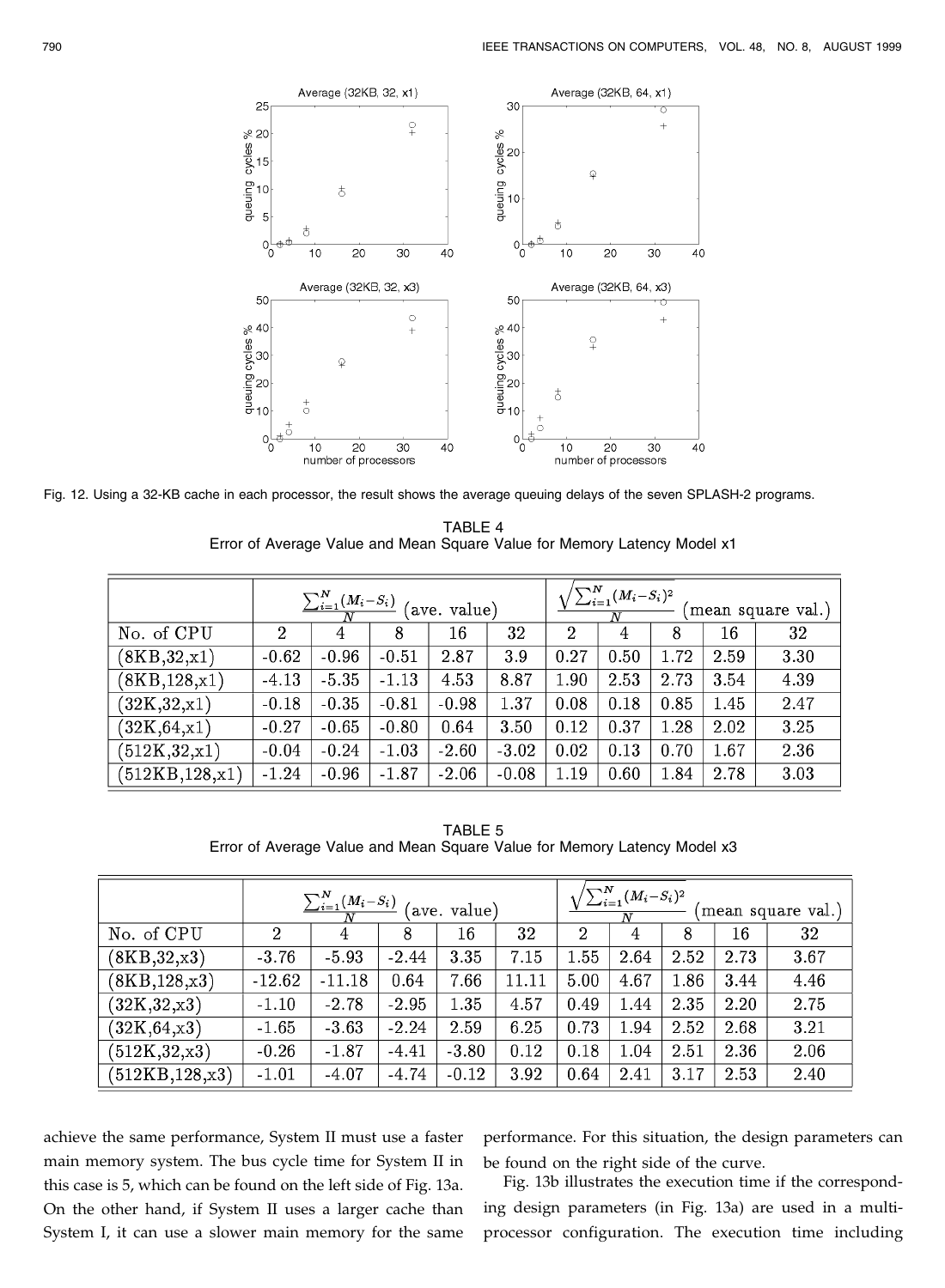TABLE 6 Execution Time Parameters

|       | $\mid E_i \mid$ the total execution cycles for all internal (non-memory reference) instructions. |  |  |  |  |  |  |
|-------|--------------------------------------------------------------------------------------------------|--|--|--|--|--|--|
|       | $E_m$ the number of load/store instructions.                                                     |  |  |  |  |  |  |
| $h_t$ | cache hit cycle time normalized with the CPU clock cycle.                                        |  |  |  |  |  |  |

queuing delay is computed with (6) and normalized with parameter  $C_e$ . Eight processors are used in this example.<sup>2</sup> Observe that if System II is designed with the parameters on the left side of the curve in Fig. 13a, System II will have a higher execution time than System I. On the other hand, if System II uses a design with the parameters on the right side of the curve in Fig. 13a, System II will have a higher performance than System I. This is due to the difference in queuing overheads incurred in multiprocessor configurations, as given in Fig. 13c. For instance, the queuing overhead for System II that uses  $M_{C2} = 0.02$  and  $\beta_{m2} = 5$ is about 17.8 percent. This overhead is greater than System I, which has about 17.3 percent, as given in Fig. 13c. If System II uses a larger cache and a slower memory than System I, then the queuing overhead of System II will be smaller than System I. Observe that the difference of queuing delays between the two systems increases as the designs use parameters located on the two ends of the curve.

The result here indicates that the better choice for a shared-bus multiprocessor system is the one with a larger cache (smaller  $M_C$ ). The reason that a slower memory and a larger cache outperform the combination of a faster memory and a smaller cache in an MP system is because the first combination results in a lower bus request utilization. Fig. 13d illustrates this evidence where the request utilization for the combination of a smaller cache and faster memory is higher than the combination of a larger cache and a slower memory. Thus, we have the following theorem.

- Theorem 1. Given the same performance from the combination of a faster memory and a smaller cache and the combination of a slower memory and a larger cache in a uniprocessor setting, the choice for higher performance in a shared data path MP configuration is the combination that uses a slower memory and a larger cache.
- Proof. The reason for the above conclusion is due to the lower bus request utilization for the combination that uses a slower memory and a larger cache, as shown in Fig. 13d.  $\Box$

Another scenario that has the same performance in a uniprocessor setting is when the bus width is changed for a given bus cycle time. For instance, suppose that a system with a wider 128-bit data bus and a smaller cache and a system with a 64-bit data bus and a larger cache have the same performance in a uniprocessor system. The question of which configuration is more favorable in an MP system in terms of performance is answered in the following theorem.

- Theorem 2. If it is given that the performance from the combination of a wider data path and a smaller cache is the same as that achievable from the combination of a narrower data path and a lager cache for the same bus cycle time in a uniprocessor setting, the choice for higher performance in a shared data path MP configuration is the combination that uses a narrower data path and a larger cache. $3$
- Proof. The system that uses a wider data path for a given bus cycle is equivalent to using a faster memory instead of the wider data path. Similarly, the system that uses a narrower data path can be replaced with an equivalent slower memory for the narrower data path. From Theorem 1, the combination that uses a slower memory (i.e., narrower data path) and a larger cache results in lower bus request utilization. Therefore, the choice for higher performance in a shared data path MP configuration is the combination that uses a narrower data path and a larger cache.  $\Box$

From the above analysis, we conclude that the same performance level can be achieved by trading among the memory cycle time, the bus width, and the cache memory size in a uniprocessor system, but the favorable choice for a shared-bus multiprocessor system is the combination that uses a larger cache. In other words, the combination of more requests with a faster response results in a lower performance than the combination of fewer requests and a slower response. More generally, we can state the following result.

**Theorem 3.** Given the same performance in terms of total number of cycles for either caching the requests or speeding up the transfers in a contention-free situation, the design favors caching the requests in a contention-based medium.

## 5 CONCLUSION

We have presented an analytical model for the design of contention-based multiprocessor systems. The model relates the shared-bus width, bus cycle time, cache memory, the features of a program execution, and the number of processors to a metric called request utilization. The model of bus contention is verified with a detailed cycle-level simulation using the SPLASH-2 parallel programs. The mean square of error value is less than 5 percent between

<sup>2.</sup> The replacement ratio  $\alpha$  is assumed to be 0.5, which is a typical value observed from the simulation of this study as well as from our early work [19], [20]. The number of invalidations is very small, so we assume zero in the computation.

<sup>3.</sup> In this paper, the cache size is chosen from 8KB to 512KB, and the average bus cycle time ranges from one CPU clock cycle to 20 CPU clock cycles. Note that all traffic in this study is assumed to be cacheable.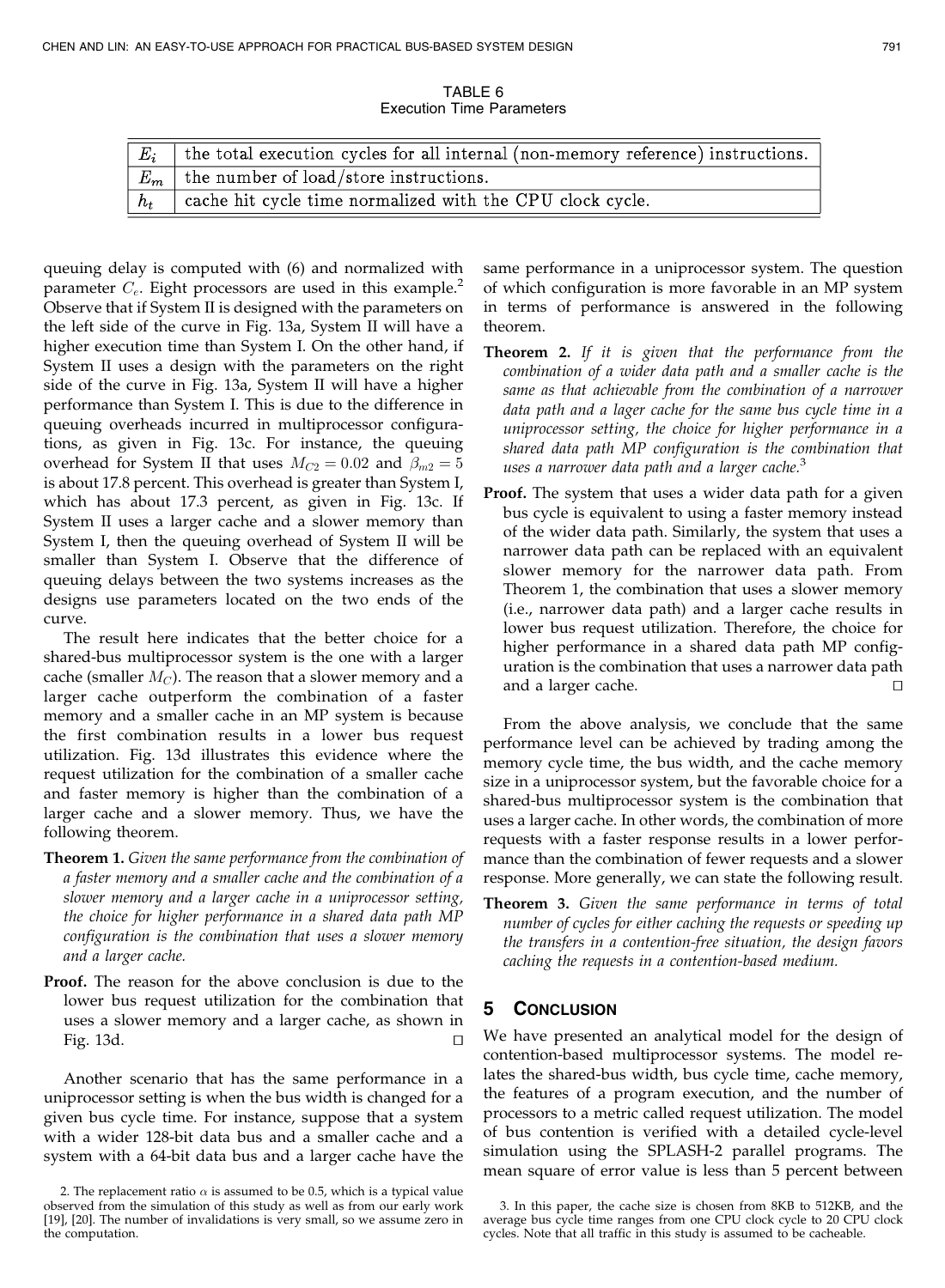

Fig. 13. Performance metrics of multiprocessor configurations given the same performance in a uniprocessor setting. ( $M_{C1} = 0.01$  and  $\beta_{m1} = 10$  for System I. The number of processors = 8, L = 32 bytes, D = 8 bytes,  $\alpha_1 = \alpha_2 = 0.5$ ,  $I_{n1} = I_{n2} = 0.$ )

the results of the model and the simulation. The model can be used to assist the design of a bus-based MP system by finding a satisfactory request utilization or bus response time.

Using the model developed in this paper, we have obtained the following specific results. First, given the same performance in a uniprocessor system, a slower memory and a larger cache outperform the combination of a faster memory and a smaller cache in shared-bus multiprocessor systems. Similarly, given the same performance in a uniprocessor system, the combination of a larger cache with a narrower shared bus has a better performance than the combination of a smaller cache and a wider shared bus. More generally, this work has shown that, given the same performance in terms of total cycle count for either caching the requests or speeding up the transfers in a contentionfree situation, the design favors caching the requests for a contention-based medium. In this work, we have studied the system design for a representative suite of parallel programs. An MP system involves the use of many other applications. A designer can use the approach presented here to evaluate the design so that the system can best meet the need of these applications.

## **ACKNOWLEDGMENTS**

We thank Prof. Arun Somani for reading and commenting on an early draft of this paper. Also, thanks to the anonymous referees who provided helpful inputs to improve the work. This work was supported in part by the funding of NSC85-2213-E-224-021, Taiwan, Republic of China.

### **REFERENCES**

- [1] M. Rosenblum, S.A. Herrod, E. Witchel, and A. Gupta, "Complete Computer System Simulation: The SimOS Approach," IEEE Parallel and Distributed Technology, pp. 34-43, Winter 1995.
- [2] C.A. Prete, G. Prina, and L. Ricciardi, "A Trace-Driven Simulator for Performance Evaluation of Cache-Based Multiprocessor System," IEEE Trans. Parallel and Distributed Systems, vol. 6. no. 9, pp. 915-929, Sept. 1995.
- [3]  $\bar{D}$ . Thiebaut, J.L. Wolf, and H.S. Stone, "Synthetic Traces for Trace-Driven Simulation of the Cache Memories," IEEE Trans. Computers, vol. 41, no. 4, pp. 388-410, Apr. 1992.
- [4] R. Giorgi, C.A. Prete, G. Prina, and L. Ricciardi, ªA Hybrid Approach to Trace Generation for Performance Evaluation of Shared-Bus Multiprocessor," Proc. 22nd EUROMICRO, pp. 207-214, 2-5 Sept. 1996.
- [5] B.L. Bodnar and A.C. Liu, ªModeling and Performance Analysis of Single-Bus Tightly-Coupled Multiprocessors," IEEE Trans. Computers, vol. 38, no. 3, pp. 464-470, Mar. 1989.
- [6] M.K. Vernon, E.D. Lazowska, and J. Zahorian, "An Accurate and Efficient Performance Analysis Techniques for Multiprocessor Snooping Cache-Consistency Protocols," Proc. 15th Int'l Symp. Computer Architecture, pp. 308-315, May 1988.
- [7] M.C. Chiang and G.S. Sohi, "Evaluating Design Choices for Shared Bus Multiprocessors in a Throughput-Oriented Environment," IEEE Trans. Computers, vol. 41, no. 3, pp. 297-317, Mar. 1992.
- [8] M.A. Holliday and M.K. Vernon, "Exact Performance Estimates for Multiprocessor Memory and Bus Interference," IEEE Trans. Computers, vol. 36, no. 1, pp. 76-85, Jan. 1987.
- [9] A.K. Somani, C.M. Wittenbrink, R.M. Haralick, L.G. Shaprio, J.N. Hwang, C.H. Chen, R. Johnson, and K. Copper, "Proteus System Architecture and Organization," Proc. Fifth Int'l Parallel Processing Symp., pp. 287-294, 1991.
- [10] S.C. Woo, M. Ohara, E. Torrie, J.P. Singh, and A. Gupta, "The SPLASH-2 Programs: Characterization and Methodological Considerations," Proc. 22nd Int'l Symp. Computer Architecture, pp. 24-36, June 1995.
- [11] K. Sakamura, R. Sano, and K. Honma, "Introducing Tobus, the System Bus in the TRON Architecture," IEEE Micro, pp. 47-59, Apr. 1988.
- [12] T. Lovett and S. Thakkar, "The Symmetry Multiprocessor System," Proc. Int'l Conf. Parallel Processing, pp. 303-310, 1988.